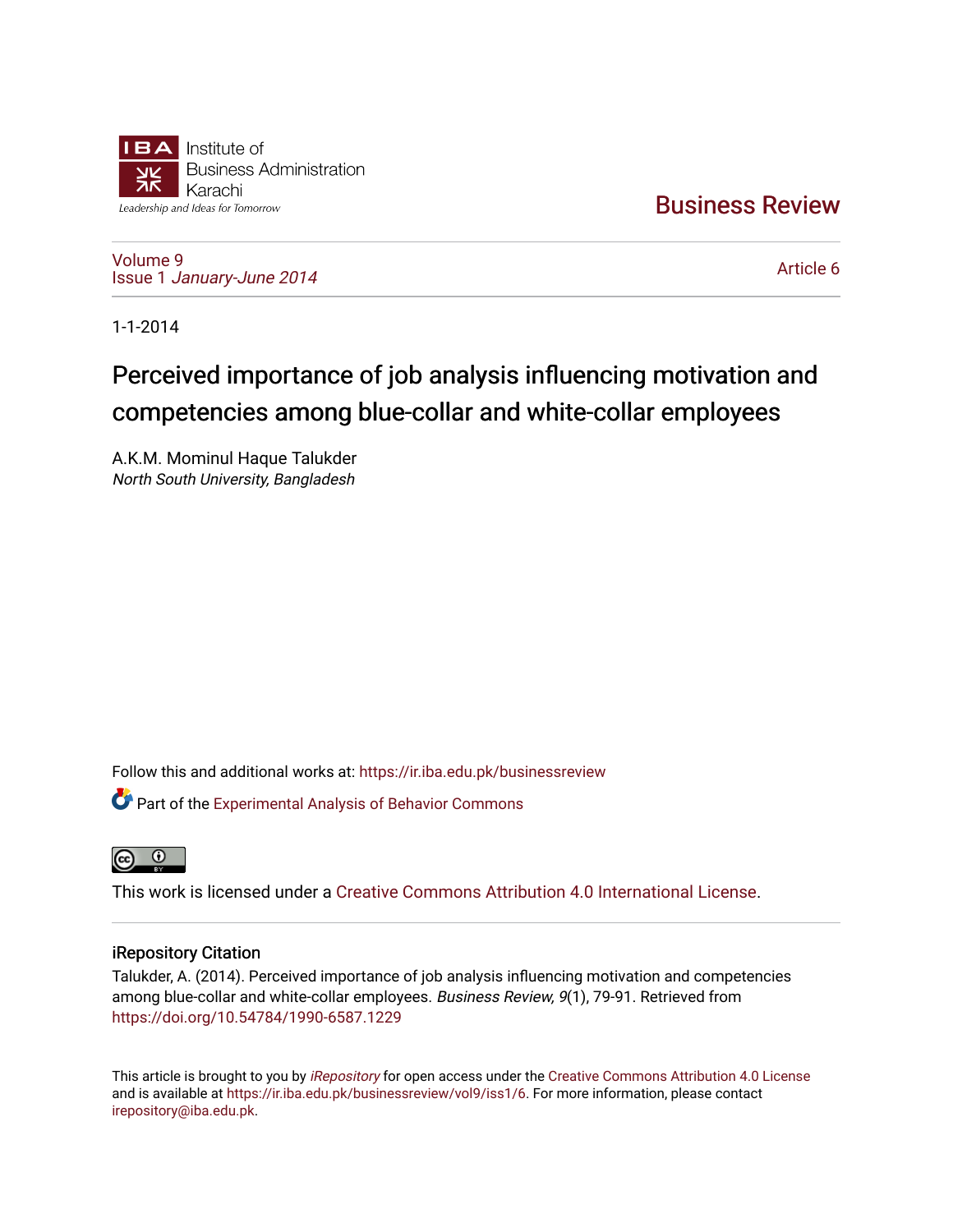# **ARTICLE**

# **PERCEIVED IMPORTANCE OF JOB ANALYSIS INFLUENCING MOTIVATION AND COMPETENCIES AMONG BLUE-COLLAR AND WHITE-COLLAR EMPLOYEES**

A.K.M. Mominul Haque Talukder *North South University, Bangladesh* 

### **Abstract**

*Job analysis is pivotal in identifying the tasks that new recruits are expected to undertake. It is useful to examine whether or not existing job descriptions, person specifications or competency profiles are appropriate for future needs. The study explored perceptual differences of job analyses significance within blue-collar employees (BCEs) and white-collar employees (WCEs) in a manufacturing firm. Data were obtained based on structured questionnaire. Results indicated significant positive relationship of performance appraisal with competencies in case of white-collar employees. In contrast, training was positively related to competencies with regard to blue-collar employees. Other dimensions including selection process, rewards and job description have no relationship with motivation and competencies. The findings commend that investigating these dimensions in similar or different manufacturing settings might provide firms with the potent to improve motivation and competencies significantly.* 

**Keywords:** Job Analysis, Performance Appraisal, Training, Motivation, Competencies.

#### **Background**

Job analysis refers (Armstrong, 2002) to the process of collecting, analyzing, and setting out information about the contents of job in order to provide the basis for a job description and data for recruitment, training, job evaluation and performance management. Job analysis is the most useful tools for gathering information and developing content valid and legally defensible selection procedures for a wide variety of jobs (Harvey, 1991). A fundamental assumption of traditional job analysis is that the information about a job as it presently exists is useful for developing selection procedures because the job will be similar in the future (Schneider and Konz, 1989). Unfortunately, current trends in organizations (e.g. downsizing and reorganization) often result in the creation of new or re-designed jobs (Howard, 1996). In these situations, the assumption of job stability may often be untenable and traditional job analysis techniques may neither be possible nor be appropriate. As a result, there is a need for job analyst to develop new methods for identifying the key tasks and the knowledge, skills and abilities (KSAOs) that are required for jobs that are changing (Landy *et al.*, 1995). Broadly defined, job analysis involves collecting data about observable job behaviors, and delineating the knowledge, skills, abilities, and other characteristics needed to perform the job (Cascio and Aguinis, 2005).

Strategic job analysis is a systematic process of identifying and describing the important aspects of a job and the characteristics a worker needs to do his or her job well (Phillips and Gully, 2009). It ensures that randomness is reduced and learning or behavioral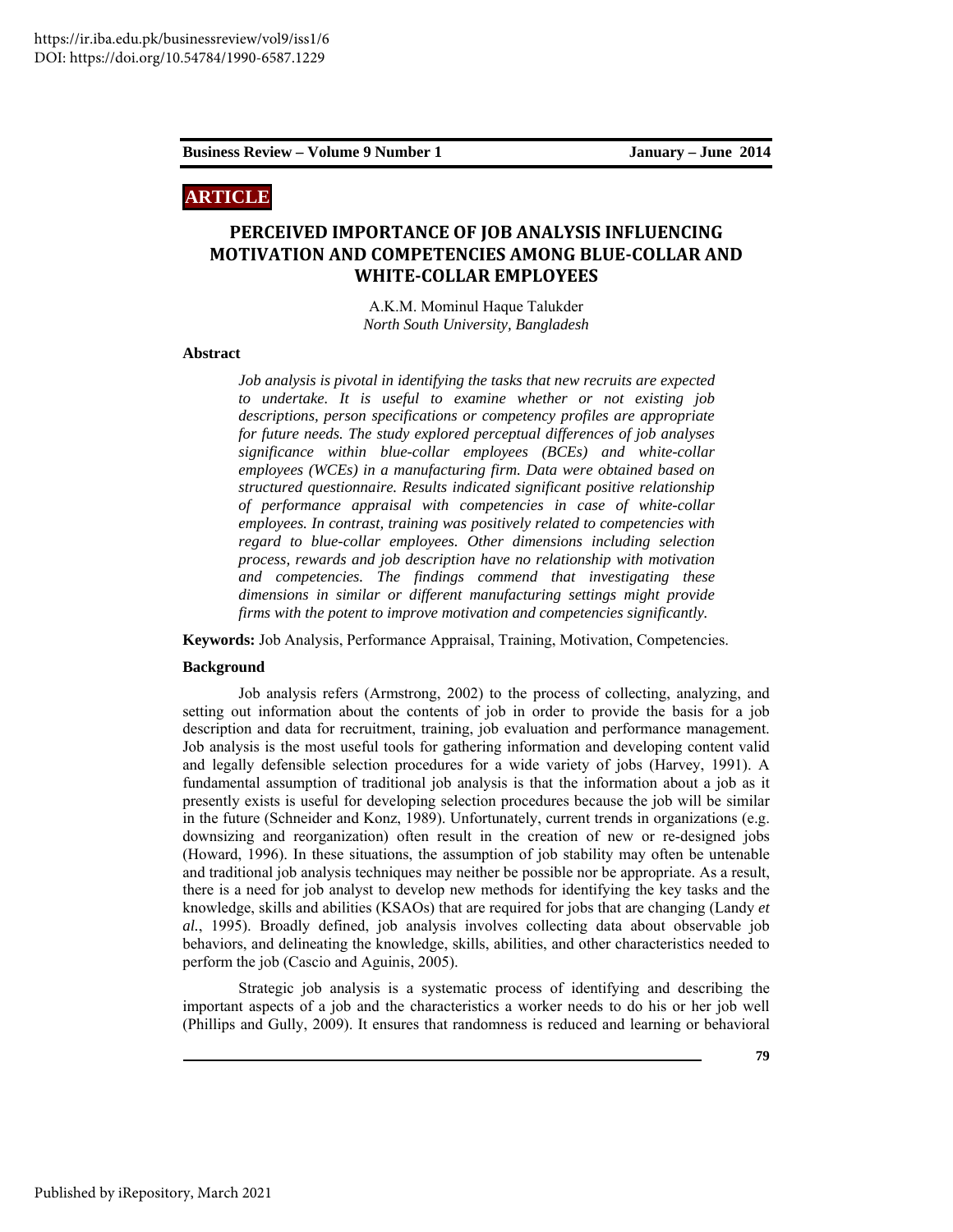change takes place in structured format. Employee selection is the process of putting right person on right job. It is a procedure of matching organizational requirements with the skills and qualifications of people. Effective selection can be done only when there is effective matching. Competencies are the measurable or observable knowledge, skills, abilities, and behaviors critical to successful job performance (Mullen, 2005). Choosing the right competencies allow employers to plan how they will organize and develop their workforce, determine which job best fits their business needs, recruit and select the best employees, manage and train employees effectively and develop staff to fill future job performance.

The research focuses on factors affecting perception of job analysis in a manufacturing company of Bangladesh. Aspects like performance appraisal, reward, training, job description, selection process, motivation and competency are linked with the success of a company and interdependent on each other for initiating and sustaining a company's success. The objective of the study is to carry out a quantitative study of how the company is affected by the perceptual variation of two cohorts e.g., blue-collar employees and white-collar employees and subsequently moderating job analysis. The antecedents of job analysis would influence motivation while leveraging human capital. As well as the study would contribute to the existing literature and put forward new direction to manage human resources.

### **Literature Review and Hypotheses**

Performance appraisal usually involves 'evaluating performance based on the judgments and opinions of subordinates, peers, supervisors, other managers and even workers themselves' (Jackson and Schuler, 2003). Dubinsky, Skinner, and Whittler (1989) contend that appraisals can be used to determine rewards, provide managerial feedback, help to monitor the effectiveness of human resource management decisions, help to evaluate training and development needs, and provide human resource planning and budgeting information. An organization's performance appraisal system is an important, but often neglected, tool for managing the effectiveness and efficiency of employees (Ilgen and Feldman, 1983; Erdogan, 2002).

Bitter and Gardner (1995) reported the tendency of supervisors to attribute the cause of poor performance to low motivation. Motivation represents an employee's desire and commitment to perform and is manifested in job related effort. It is the factor that keeps the human active and makes them feel good about their job. Competency is the combination of knowledge, skills and behavior used to improve performance; or is the state or quality of being adequately or well qualified, having the ability to perform a specific role. Motivation is a driving force behind a successful employee. If there is no motivation employee might lose enthusiasm. If manager's assessment is incorrect and poor performance is related to ability rather than motivation, the response to increased pressure will worsen the problem. If poor performers feel that management is insensitive to their problems-that they lack resources, adequate training, or realistic time schedules-they may respond counterproductively to any tactics aimed at increasing their efforts. Motivation is important not only to increase productivity but also to elevate competencies of employees in the organizations.

The use of competencies to identify high-performing people, or outstanding employees, has gradually become widespread in human resource management (Lawler, 1994; Ulrich, 1997). Those characteristics that set these employees apart provide the basis for recruitment, selection, and development strategies that are effective and provide a high return on investment. In rapidly changing business environments, organizations are recognizing the

**80**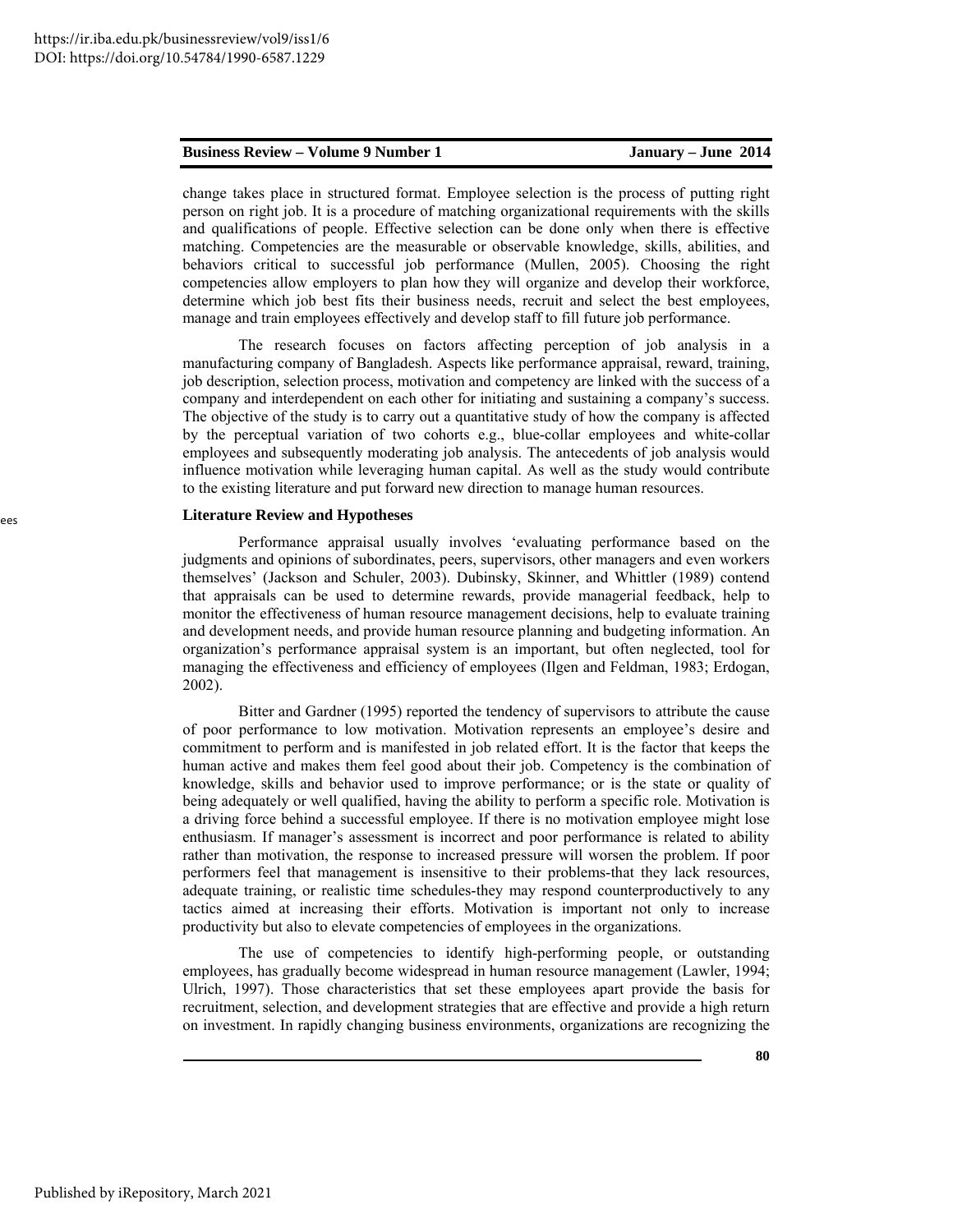value of a workforce that is not only highly skilled and technically adept, but more importantly, a workforce that can learn quickly, adapt to change, communicate effectively, and foster interpersonal relationships. These characteristics, or competencies, are critical to organizational survival, productivity, and continual improvement. Using competencies as the basis for staffing provides the flexibility needed to select and place individuals where they can best serve the organization. One of the strengths of competency models is that they are often linked to the business goals and strategies of the organization (Rodriguez *et al.*, 2002). As scholars (Howard, 1996; Cascio, 1996) have indicated, the changing nature of work requires evaluating worker competencies that are different from those evaluated in the past. Predictions are that work will become more difficult, more fluid, and more interconnected. As a result, the competencies needed by future workers will change. Employees will require to be smart, to be able to learn and grow, but at the same time be adaptable, responsible, and able to work with others.

#### *Performance Appraisal*

The efforts of employees can determine the success and survival of an organization (Drucker, 1994; Barney, 1995), and appraisal is potentially one way in which those efforts can be aligned with the aims of an organization, employees can be motivated and their performance managed (Cook and Crossman, 2004). As Moravec (1996) puts it: 'effective performance management can serve as the key lever of change that boosts individual and team accomplishment'. Performance appraisal is a process that identifies, evaluates and develops employee performance to meet employee and organizational goal. It focuses on employee's performance improvement. It is the process of obtaining, analyzing, and recording information about the relative worth of an employee to the organization. Periodic reviews help supervisors gain a better understanding of each employee's abilities. The goal of the review process is to recognize achievement, to evaluate job progress, and then to design training for the further development of skills and strengths. Performance appraisal typically involves measuring how well an individual employee is doing their job against a set of criteria. It also helps to judge who need promotion, training and so forth.

Dowling *et al.* (1999) state that international performance management is a strategic HRM process that enables the MNCs to evaluate and continuously improve individual, subsidiary unit and corporate performance against clearly defined, pre-set objectives that are directly linked to international strategy. Performance appraisal is considered as one of several key elements of performance management. Cardy and Dobbins (1994) define performance appraisal as the process of identifying, observing, measuring and developing human resources in organizations. An effective performance appraisal system encourages individual performance by reinforcing organizational objectives. This is accomplished by establishing personal performance objectives that are congruent with overall organizational goals. In turn then, encouraging individual performance through performance appraisal promotes overall organizational performance (Katsanis, Laurin, and Pitta, 1996). Performance appraisal is an important process for influencing both the extrinsic and intrinsic motivations of employees and their attitudes towards companies. Thus it can be proposed that,

*Hypothesis 1*: Perception of effective performance appraisal practice is positively related to motivation and competencies within WCEs and BCEs.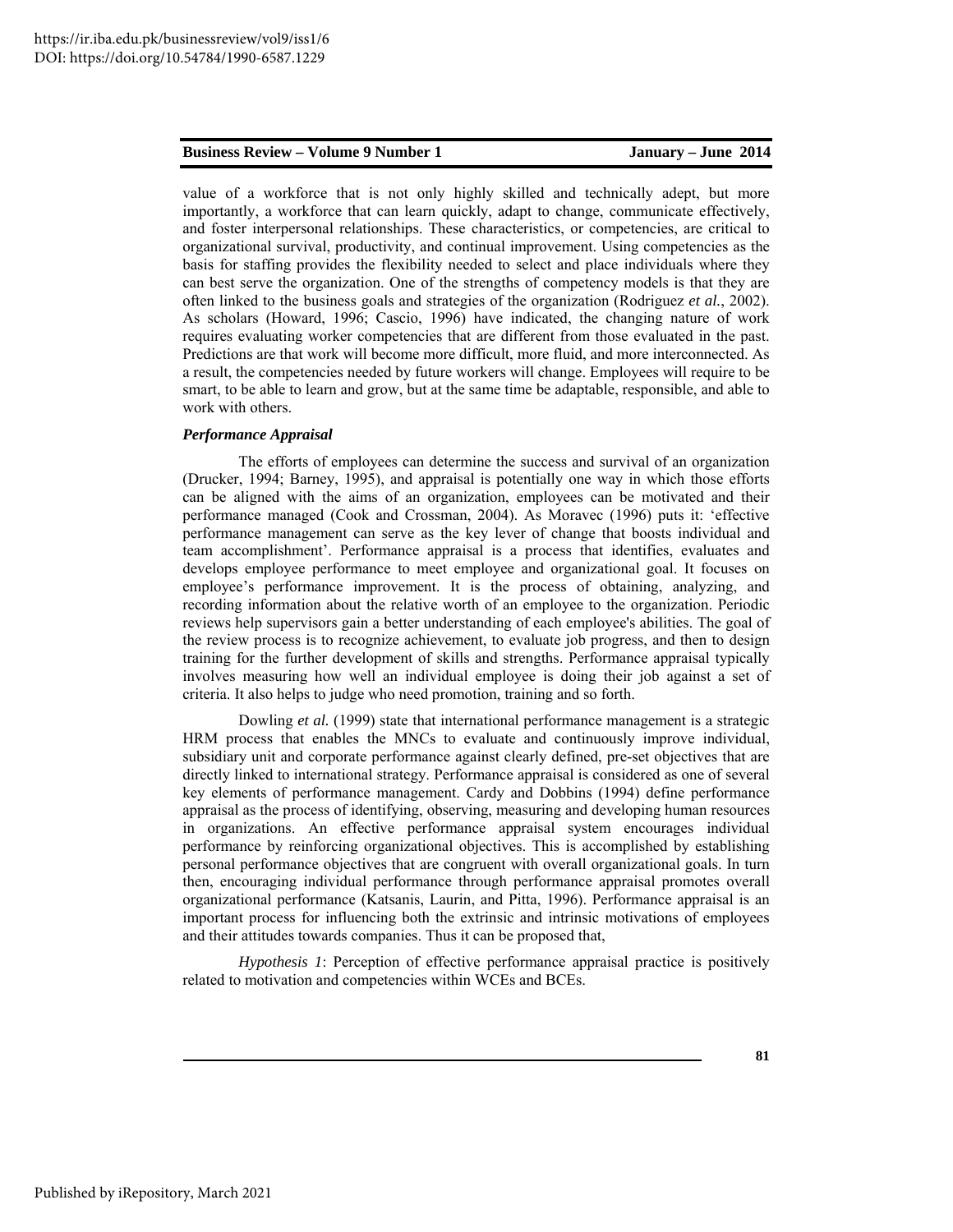#### *Rewards*

Rewards, compensation and benefits are critical organizational tools whose sphere of influence reaches beyond the periphery of the individual processes. This reward is a key factor which helps employers motivates employee performances (Stone, 2002). Rewards program is designed to encourage employees to make a performance difference either individually or through teams. Taking time to recognize achievements helps staff to understand how their performance contributes to the overall objectives of the organization. Reward systems can a number of HR processes and practices, which in turn impact on organizational performance (Lewis, 2006). Rewards impact recruitment and retention (Guthrie, 2007). High wages attract more applicants, which allow greater choice over selection and hiring decisions, which in turn may reduce labor turnover (Lawler, 2000). The way in which employees are rewarded has a major influence on corporate culture. For example, reward systems that provide benefits for long-serving staff are likely to shape the existing culture into one in which loyalty is seen as central to the corporate ideology. Employees see reward systems as signaling the importance the employer places on various activities or behaviors. Therefore, reward systems have a motivational impact and must be integrated with the corporate behavior being sought. So, it can be proposed that,

*Hypothesis 2*: Rewards are positively related to motivation and competencies within WCEs and BCEs.

### *Training*

Training has long been a fundamental concern in organizational contexts. As the nature of work changes, employees are increasingly required to develop a wide, mutable set of skills that are essential to the success of their organizations. Yet few workers possess the cultural competence, interpersonal skills and technological proficiency required for these changing work demands (Salas and Stagl, 2009). Training is focused on producing permanent cognitive and behavioral changes, and on developing critical competencies for job performance. Organizations make increasingly large investments in training because it serves as a powerful tool for producing the targeted cognitive, behavioral and affective learning outcomes essential for their survival (Salas and Stagl, 2009). Effective training can yield higher productivity, improved work quality, increased motivation and commitment, higher morale and teamwork, and fewer errors, culminating in a strong competitive advantage (Salas *et al*., 2006).

Training and employee development are vital contributors to organizational success and will continue to be so in the foreseeable future. Changes in economic forces and globalization point to the importance of human resources and skilled "knowledge workers" as key sources of sustainable competitive advantage (Drucker, 1999). Every indication is that the need for training will continue given increasing demands on organizations to boost productivity, keep pace with technological advances, meet competitive pressures, use teambased decision making and problem solving, reengineer processes, and satisfy employee development and retention requirements. With this emphasis on learning and skill development, employers hope expenditures will yield a favorable return on their investment. Studies suggest that many training and development activities are implemented on blind faith in the hope that they will produce results (Arthur *et al.*, 2003; Robinson and Robinson, 1989). One study found that employers who were in the top quartile of their peers relative to the average training expenditure per employee experienced 24 percent higher-gross profit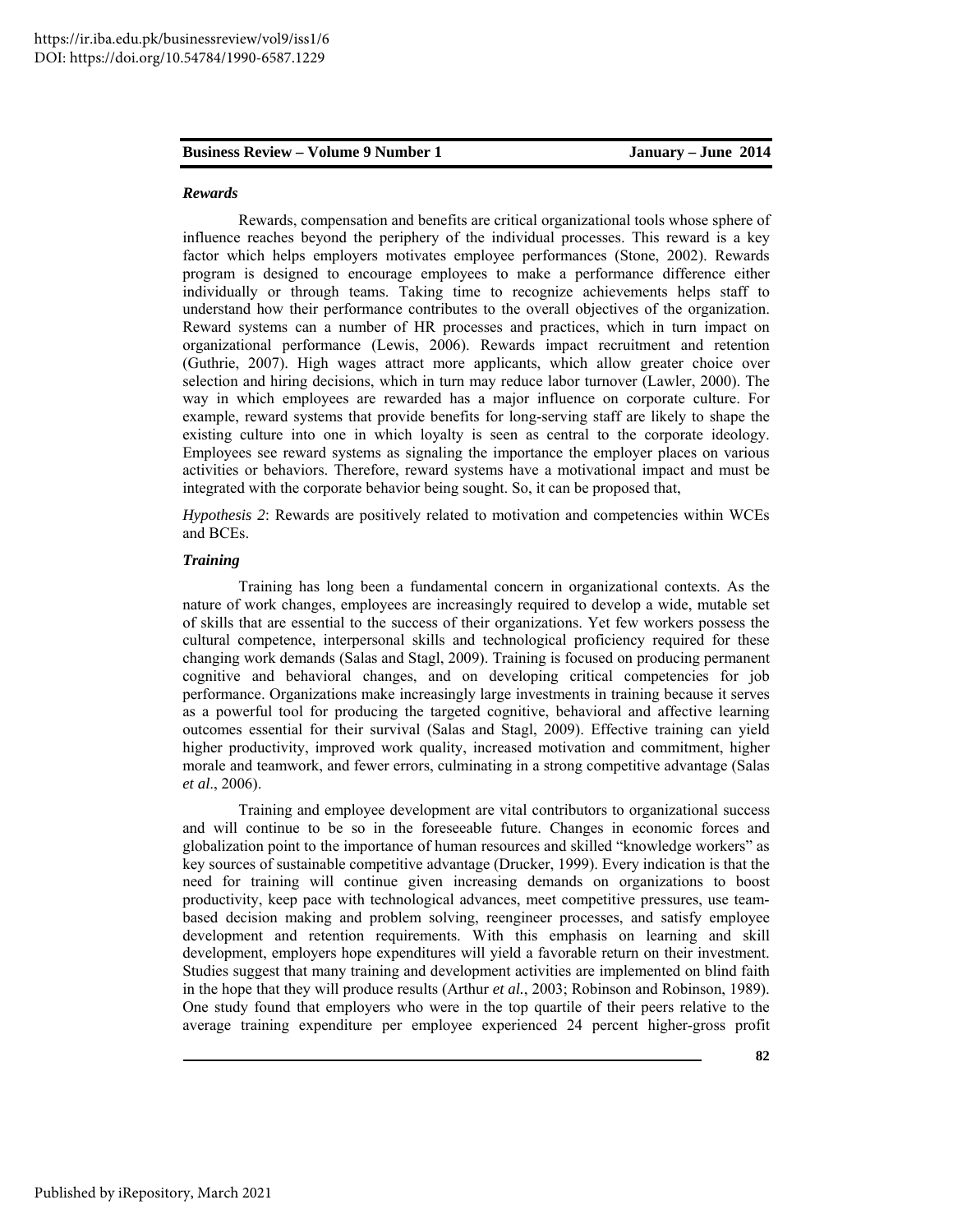margins, 218 percent higher income generation per employee, and a 26 percent higher priceto-book value of company stock price relative to those employers in the bottom quartile (Wells, 2001). Thus, it can be proposed that,

*Hypothesis 3*: Training is positively related to motivation and competencies within WCEs and BCEs.

#### *Job Description*

Job descriptions provide recruits with essential information about the organization and their potential role, and without them people would apply for jobs without any form or realistic job preview (Marchington and Wilkinson, 2008). Having to outline critical job results areas or accountability profiles can help managers decide whether or not it is necessary to fill a post, and if so in what form and what level. On the other hand, vague and flexible accounts of what is needed in a job may only store up trouble if there are subsequent concerns about performance and whether or not people are doing what is expected of them. Job descriptions are lists of the general tasks, or functions, and responsibilities of a position (McNamara, 2000). Typically, they include to whom the position reports, specifications such as the qualifications needed by the person in the job, salary range for the position, etc. Job descriptions are usually developed by conducting a job analysis, which includes examining the tasks and sequences of tasks necessary to perform the job. The analysis looks at the areas of knowledge and skills needed by the job.

Typically, job descriptions are used especially for advertising to fill an open position, determining compensation and as a basis for performance reviews. Not everyone believes that job descriptions are highly useful. A job description is usually developed by conducting a job analysis, which includes examining the tasks and sequences of tasks necessary to perform the job. The analysis considers the areas of knowledge and skills needed for the job. Job descriptions help employees understand the tasks for which they are accountable so they can prioritize their work based on which duties are more critical than others. Moreover, a manager can compare an employee's performance with the job description's standards and suggest specific tasks the employee can perform better. Employers decide how much to pay employees by determining the monetary worth of their professional abilities and responsibilities. Job descriptions allow employees to reflect on their own work and ensure they are meeting a company's standards prior to undergoing a performance review with a manager. Job descriptions give managers the standards they should look for when hiring new employees. Employers typically include full job descriptions in job postings to attract qualified candidates. Companies use job descriptions to help plan which positions they can trim through a layoff or how to change the structure of a business, which affects employees' job duties. Therefore, it can be proposed that,

*Hypothesis 4*: An appropriate job description is positively related to motivation and competencies within WCEs and BCEs.

#### *Recruitment and Selection*

Hiring competent people is of paramount importance and this is dependent on effective recruitment and selection procedures, which aim to select the 'right' individuals and reject the 'wrong' ones. The importance of this should not be underestimated because a poor requirement decision can cost an employer an amount equal to 30 per cent of the employee's first-year earnings (Hacker, 1997). These costs can include: lower productivity; potential loss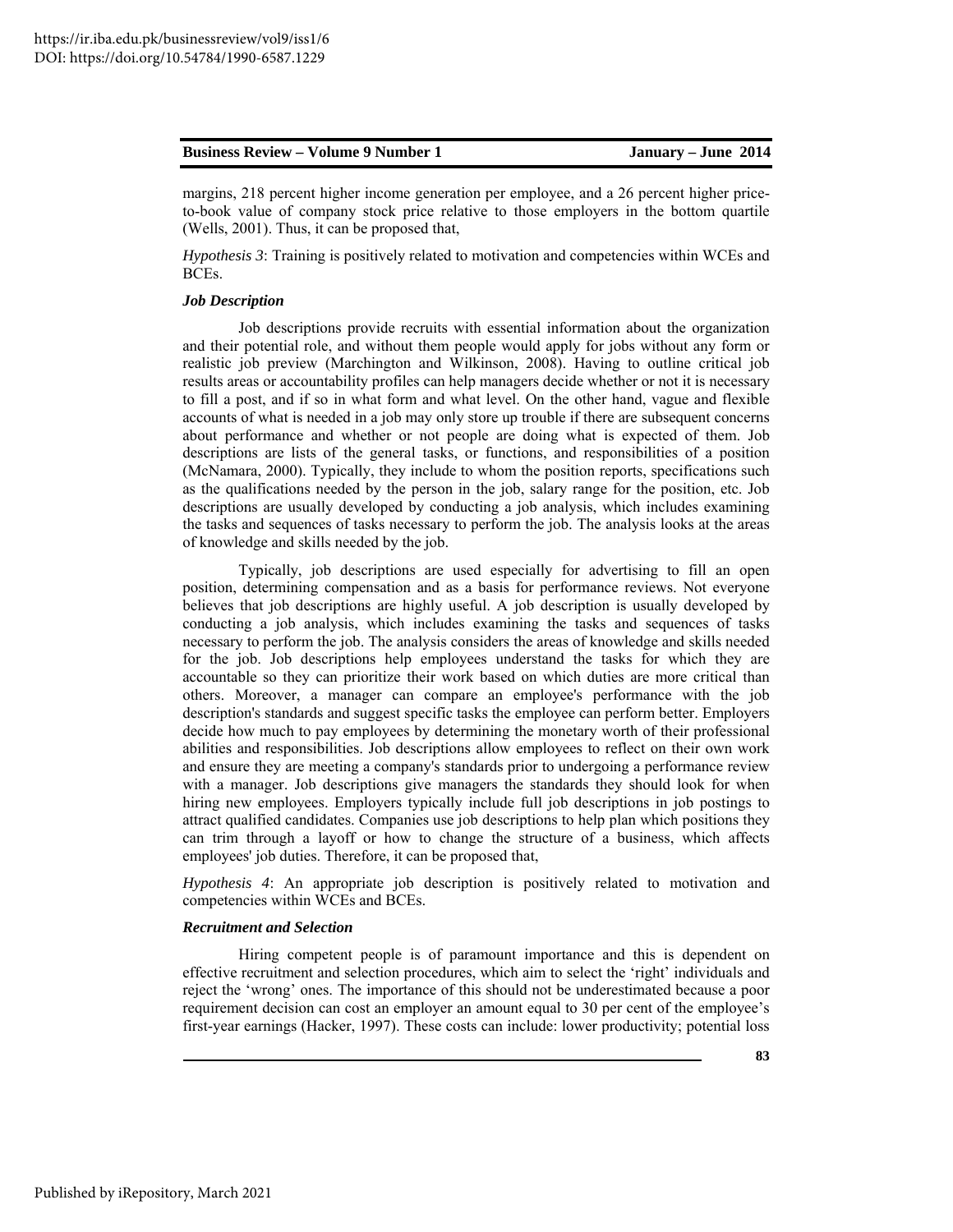**84** 

of clients; training costs; advertising costs; recruitment fees and redundancy packages (Smith and Graves, 2002). Recruitment and selection involves making predictions about future behavior so that decisions can be made about who will be most suitable for a particular job. Predictions must always be couched in terms of probabilities because the future is unpredictable (Bach, 2005). In addition, employee selection is the process of putting right person on right job. It is a procedure of matching organizational requirements with the skills and qualifications of people.

Effective selection can be done only when there is effective matching. By selecting best candidate for the required job, the organization will get quality performance of employees. Moreover, organization will experience less of absenteeism and employee turnover problems. By selecting right candidate for the required job, organization will also save time and money. Proper screening of candidates takes place during selection procedure. Selection process helps an organization to effectively select the right people for the organization. It is very important for the recruitment process to be unbiased, free of discrimination and to maintain equity. A good selection process reduces the cost of rerecruitment. So, it is a vital part of an organization. Successful organizations of the future will attract, engage, develop, and retain the best and brightest employees. Success will belong to those organizations who define return on investment not only in terms of profit and loss but also as the development and aggregation of human and intellectual capital (Rich, 2000). Therefore, it can be proposed that,

*Hypothesis 5*: Right and timely recruitment and selection process is positively related to motivation and competencies within WCEs and BCEs.

#### **Conceptual Model**

Most research studies have an explicit or implicit theory, which describes, explains, predicts or controls the phenomenon under study. Theories are linked to conceptual models and frameworks; whereas a conceptual model is more abstract than a theory and a theory may be derived from a model, the framework is derived deductively from the theory (Burns and Groves, 2001). A model is developed (Figure 1) which is derived from the review of the literature by integrating theory and research relating to different components of strategic job analysis and competency. It includes performance appraisal, rewards, training, job description, and selection process as independent variables and their relationship with motivation and competencies of the employee as dependent variables.



**Figure 1: Research framework**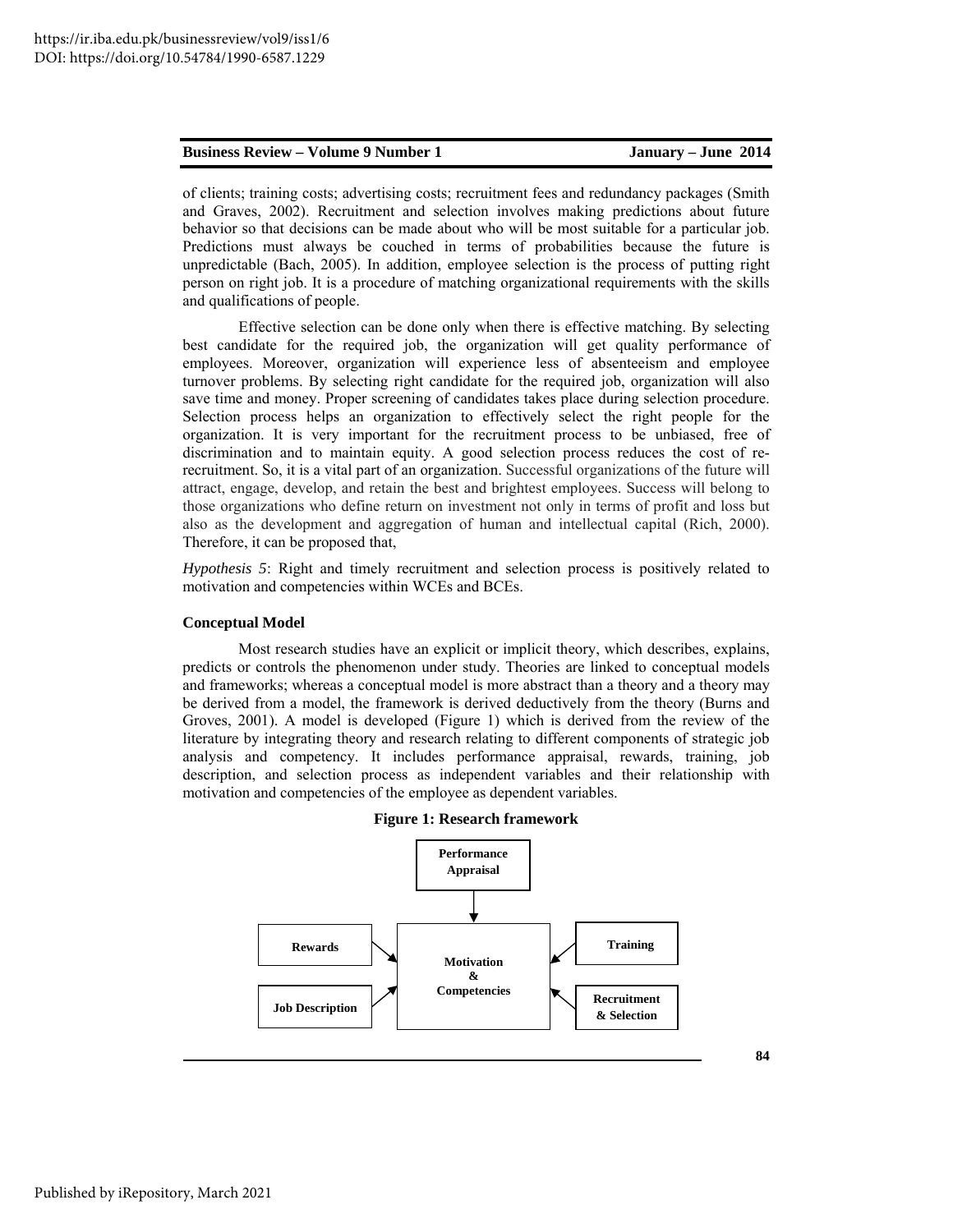#### **Methodology**

Sample size was 100 including white-collar employees' body of segment head in the factory (top level), officers (mid level) and the technicians (frontline) from the white-collar employees (WCEs) and blue-collar employees (BCEs) altogether. Participants were the current employees of a leading battery manufacturer in Bangladesh. The name of the firm is promised not to disclose due to ethical obligations. Of them, 50 were from WCEs and 50 were from BCEs. As this is a production firm so as most of the employees were male. Employees' age ranges from 34 years to 50 years. The average tenure of their job was 5 years and the lowest was 1 year. Questionnaire was divided into seven sections and designed to be scale rated. The items of each section were in the form of statements that were direct, simple and concise. The participants had to tick in the boxes provided beside each item according to the extent of their agreement (scale provided at the beginning of the questionnaire). Scale rating provided was: 1='Strongly Disagree', 2='Disagree' 3='Neutral', 4='Agree', 5='Strongly Agree'. The dependent variables are motivation and competencies and independent are performance appraisal, rewards, training, job description, and selection process. Data obtained is analyzed with SPSS for Windows 11.5. To measure the reliability of the survey tool, Cronbach's alpha value was calculated. In order to test the hypotheses the analyses of Pearson Correlation and linear regression were used.

#### *Factor Analysis*

After obtaining data, reliability test (Table 1a and Table 1b) was conducted. This helped to know the degree to which the items in each section were consistent with each other. This is vital as reliability is a prerequisite for validity which is a measure for the degree of relation between the items assessed and actual results. By considering an alpha value of 0.8 and above, inconsistent items in the questionnaire were eliminated and the reliability test was rerun via factor analysis. The reason for such high alpha value for the other variables may have been due to the consistency in the results for each item which ranged from neutral (3) to agree (4) in most cases. Factor Analysis using data reduction was carried out to eliminate the inconsistent items with low coefficient values and to have alpha value greater than 0.8.

### **Findings**

#### *Descriptive Statistics*

The mean value of each variable (Table 1a and Table 1b) shows that results varied mostly from 'Neutral' to 'Agree'. With respect to WCEs, performance appraisal has the highest mean of 4.6 with the least standard deviation, and competencies as 4.1 with the highest standard deviation of 0.82. This shows that WCEs are keener on their achievements being recognized and are highly motivated and driven to work harder. Hypothesis 1 (Table 1a and Table 1b) states that perception of effective performance appraisal practice is positively related to motivation and competencies within WCEs and BCEs. As displays across table 1a  $\&$  1b that performance appraisal is significantly positively related with competencies  $(r=.43^{**})$  alone but not with motivation with regard to WCEs and it has no relationship either competencies or motivation with regard to BCEs. Hypothesis 1 is partially accepted.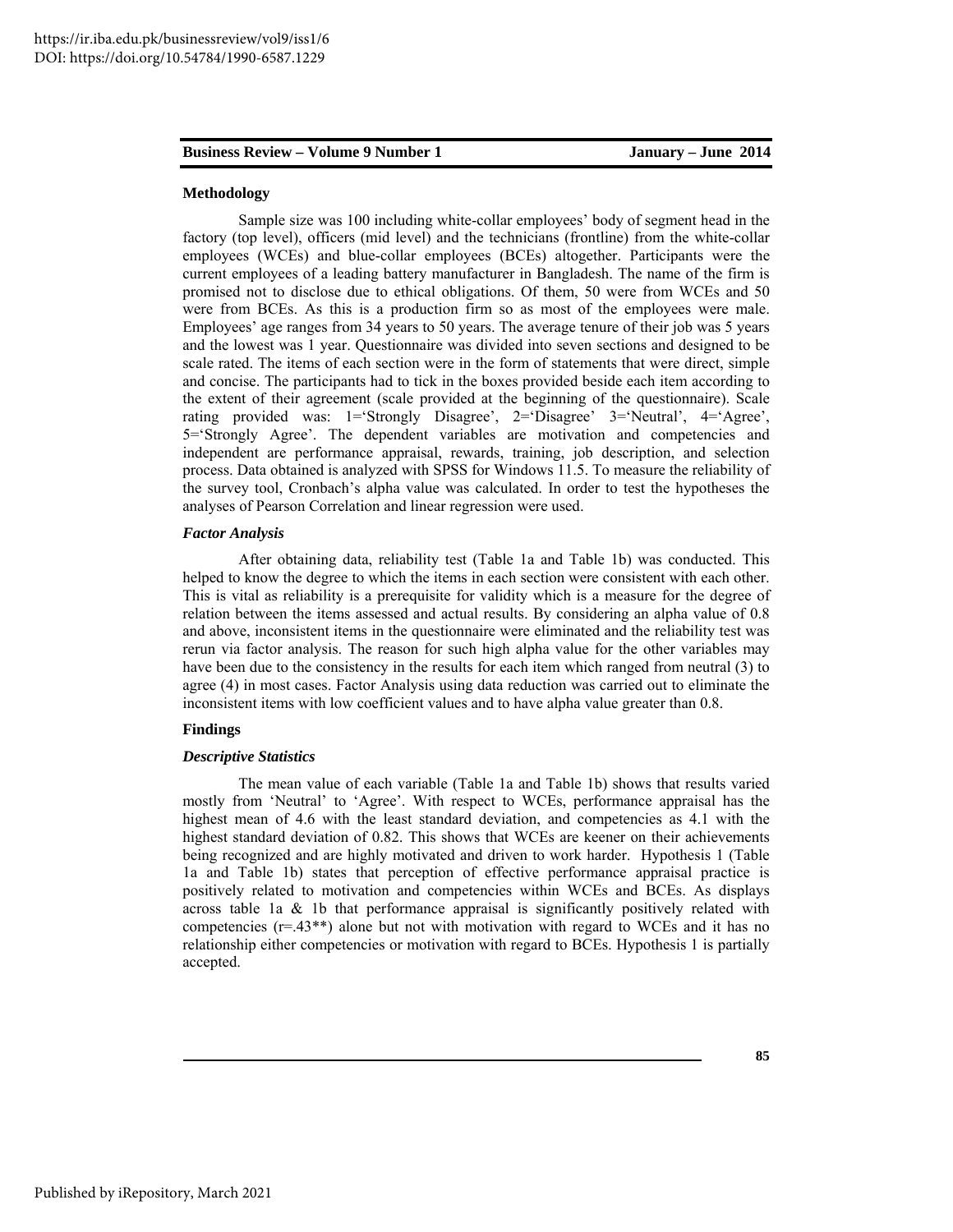| <b>Business Review – Volume 9 Number 1</b>                                  |      |     |         |                |              |                    | January – June 2014 |      |      |  |
|-----------------------------------------------------------------------------|------|-----|---------|----------------|--------------|--------------------|---------------------|------|------|--|
| Table 1a. Mean, standard deviations, correlations and reliabilities of WCEs |      |     |         |                |              |                    |                     |      |      |  |
| Variables                                                                   | Mean | SD. | 1       | $\mathfrak{D}$ | 3            | 4                  | 5                   | 6    |      |  |
| 1. Performance Appraisal                                                    | 4.6  | .44 | (.81)   |                |              |                    |                     |      |      |  |
| 2. Rewards                                                                  | 4.2  | .61 | .02     | (.8)           |              |                    |                     |      |      |  |
| 3. Job Description                                                          | 4.1  | .66 | $-41**$ | .04            | (.81)        |                    |                     |      |      |  |
| 4. Training                                                                 | 4.3  | .71 | $4**$   | $-.07$         | $-.13$       | (.82)              |                     |      |      |  |
| 5 Selection Process                                                         | 4.1  | .77 | 21      | .01            |              | $-.11 \quad .41**$ | (.81)               |      |      |  |
| 6. Motivation                                                               | 4.4  | .61 | .07     | .16            | .03          | .01                | .04                 | (.8) |      |  |
| 7. Competencies                                                             | 4.1  | .82 | $43**$  |                | $-03 -03$ 24 |                    | .24                 | .01  | (.8) |  |

*N=50, \*\*p<.01*

Hypothesis 2 states that **r**ewards are positively related to motivation and competencies within WCEs and BCEs. Rewards have no relationship either with motivation or competencies with regard to both cohorts. Thus the Hypothesis is rejected. Hypothesis 3 states that training is positively related to motivation and competencies within WCEs and BCEs. Job descriptions have no relationship either with motivation or competencies with regard to both cohorts. Thus the Hypothesis is rejected. Hypothesis 4 states that an appropriate job description is positively related to motivation and competencies within WCEs and BCEs.

**Table 1b. Mean, standard deviations, correlations and reliabilities of BCEs** 

| Variables                                                                                        | М   | <b>SD</b> | -1              | 2     | 3      | 4      | 5      | 6      |      |
|--------------------------------------------------------------------------------------------------|-----|-----------|-----------------|-------|--------|--------|--------|--------|------|
| 1. Performance Appraisal                                                                         | 4.2 | .91       | (.8)            |       |        |        |        |        |      |
| 2. Rewards                                                                                       | 4.2 |           | $.61 - .19$     | (.81) |        |        |        |        |      |
| 3. Job Description                                                                               | 4.1 | .63       | .12             | .06   | (.81)  |        |        |        |      |
| 4. Training                                                                                      | 4.3 |           | $.66 - 14 - 13$ |       | .05    | (.82)  |        |        |      |
| 5. Selection Process                                                                             | 4.4 | .72       | .25             | .001  | .17    | .002   | (.81)  |        |      |
| 6. Motivation                                                                                    | 4.2 | .76       | .05             | .09   | .12    | $-.04$ | $-.09$ | (.8)   |      |
| 7. Competencies<br>$\mathbf{M}$ $\mathbf{L}$ $\mathbf{A}$ $\mathbf{L}$ $\mathbf{A}$ $\mathbf{L}$ | 4.3 | .79       | .05             | .12   | $-.17$ | $.28*$ | $-.12$ | $-.03$ | (.8) |

*N=50, \*p<.05*

Training has no relationship either with motivation or competencies with regard to WCEs but it is significantly related with competencies with regard to BCEs. Thus the Hypothesis is partially accepted. Hypothesis 5 states that right and timely selection process is positively related to motivation and competencies within WCEs and BCEs. Selection process has no relationship either with motivation or competencies with regard to both cohorts. Thus the Hypothesis is rejected.

#### *Regression Analysis*

Hypothesis 1 (Table 2a and Table 2b) predicts that performance appraisal is positively related to motivation and competencies with regard to WCEs and BCEs employees. Regression results for WCEs partially accepted for motivation and fully accepted for competencies where,  $\beta_1 = 0.07$ ,  $\beta_2 = 0.43$  the changes in the variables are affected. For BCEs, the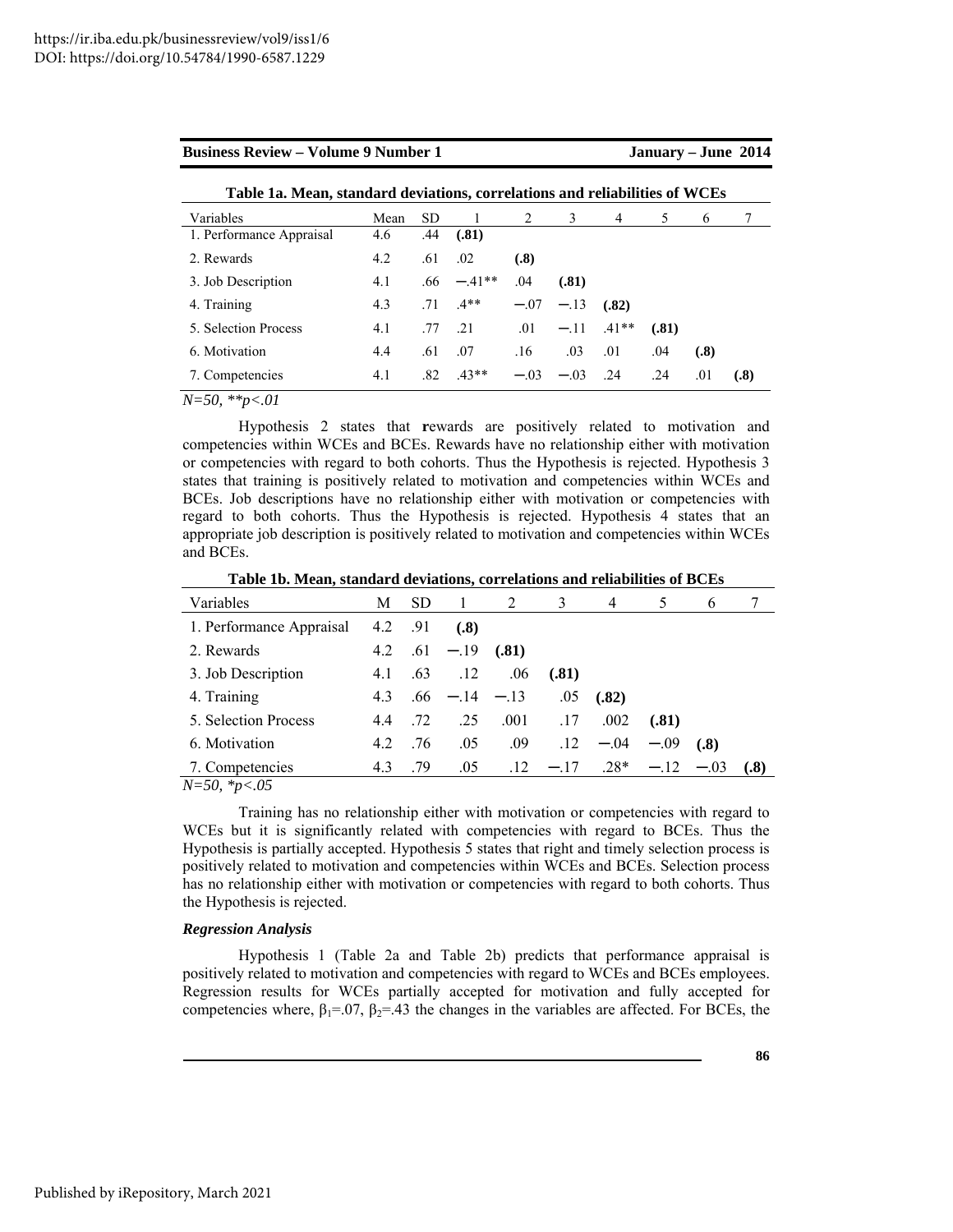alternate Hypothesis is partially accepted for motivation as well as competencies where,  $\beta_3$ =.05,  $\beta_4$ =.05, the changes in the variables are affected.

**Table 2a. Regression results of job analysis affecting motivation and competencies of WCEs** 

| Variables                | Motivation |     |     |        | Competencies |     |       |        |
|--------------------------|------------|-----|-----|--------|--------------|-----|-------|--------|
|                          |            |     | F   | $AR^2$ | B٠           |     | F     | $AR^2$ |
| Performance Appraisal    | $.07*$     | 5.4 | .29 | .02    | $43*$        | 3.3 | 11.13 | .17    |
| Rewards                  | $16*$      | 85  | 1.3 | .01    | $-03*$       | 52  | .05   | .02    |
| Training                 | $03*$      | 84  | .06 | .01    | $-03*$       | 5.8 | .04   | .02    |
| Job Description          | $01*$      | 83  | .01 | .02    | $.49*$       | 2.6 | 154   | .22    |
| <b>Selection Process</b> | $.04*$     | 97  | .09 | .01    | $.24*$       | 4.9 | 3.04  | .04    |

*N=50, \*p<.05*

Hypothesis 2 predicts that rewards are positively related to motivation and competencies with regard to WCEs and BCEs. Regression results for WCEs, the alternate Hypothesis is fully accepted for motivation but rejected for competencies where,  $\beta_1 = 16$ ,  $\beta_2 = -0.03$ , the changes in the variables are affected. For BCEs, the alternate Hypothesis is partially accepted for motivation and fully accepted for competencies where,  $\beta_3 = .09$ ,  $\beta_4 = .12$ , the changes in the variables are affected. Hypothesis 3 (Table 2a and Table 2b) predicts that training is positively related to motivation and competencies for WCEs and BCEs. Regression results for WCEs, the alternate Hypothesis is partially accepted for motivation but rejected for competencies where,  $\beta_1 = 0.03$ ,  $\beta_2 = -0.03$ , the changes in the variables are affected. For BCEs, the alternate Hypothesis is accepted for motivation but rejected for competencies where,  $\beta_3$ =.12,  $\beta_4$ =—.16, the changes in the variables are affected.

| Variables                                              | Motivation |     |     |        | Competencies  |     |        |
|--------------------------------------------------------|------------|-----|-----|--------|---------------|-----|--------|
|                                                        | B٩         |     | F   | $AR^2$ | $\beta_4$     | F   | $AR^2$ |
| Performance Appraisal                                  | $0.5*$     | 84  | .15 | .02    | $0.5*$<br>8.5 | .16 | .02    |
| Rewards                                                | $09*$      | 62  | .46 | .01    | $12*$<br>6.4  | .66 | .01    |
| Training                                               | $12*$      | 51  | -69 | .01    | $-16*$<br>72  | 14  | .01    |
| Job Description                                        | $-04*$     | 6.1 | .07 | .02    | 28*<br>4      | 4.2 | .06    |
| <b>Selection Process</b><br>$\cdots$ $\cdots$ $\alpha$ | $-09*$     | 67  | .42 | .01    | $-18*$<br>75  | 7.5 | .02    |

**Table 2b. Regression results of job analysis affecting motivation and competencies of BCEs** 

*N=50, \*p<.05*

Hypothesis 4 predicts that job description is positively related to motivation and competencies with regard to WCEs and BCEs. Regression results for WCEs, the alternate Hypothesis is partially accepted for motivation and entirely for competencies. There is positive relationship between motivation, competencies and job description where,  $\beta_1 = 01$ ,  $\beta_2$ =.49 the changes in the variables are affected. For BCEs, the alternate Hypothesis is not accepted for motivation but totally accepted for competencies where,  $\beta_3 = -0.04$ ,  $\beta_4 = 0.28$ , the changes in the variables are not affected. Hypothesis 5 predicts that recruitment and selection process is positively related to motivation and competencies for WCEs and BCEs. Regression results for WCEs, the alternate Hypothesis is partially accepted for motivation but wholly accepted for competencies so it proves first Hypothesis. There is positive relationship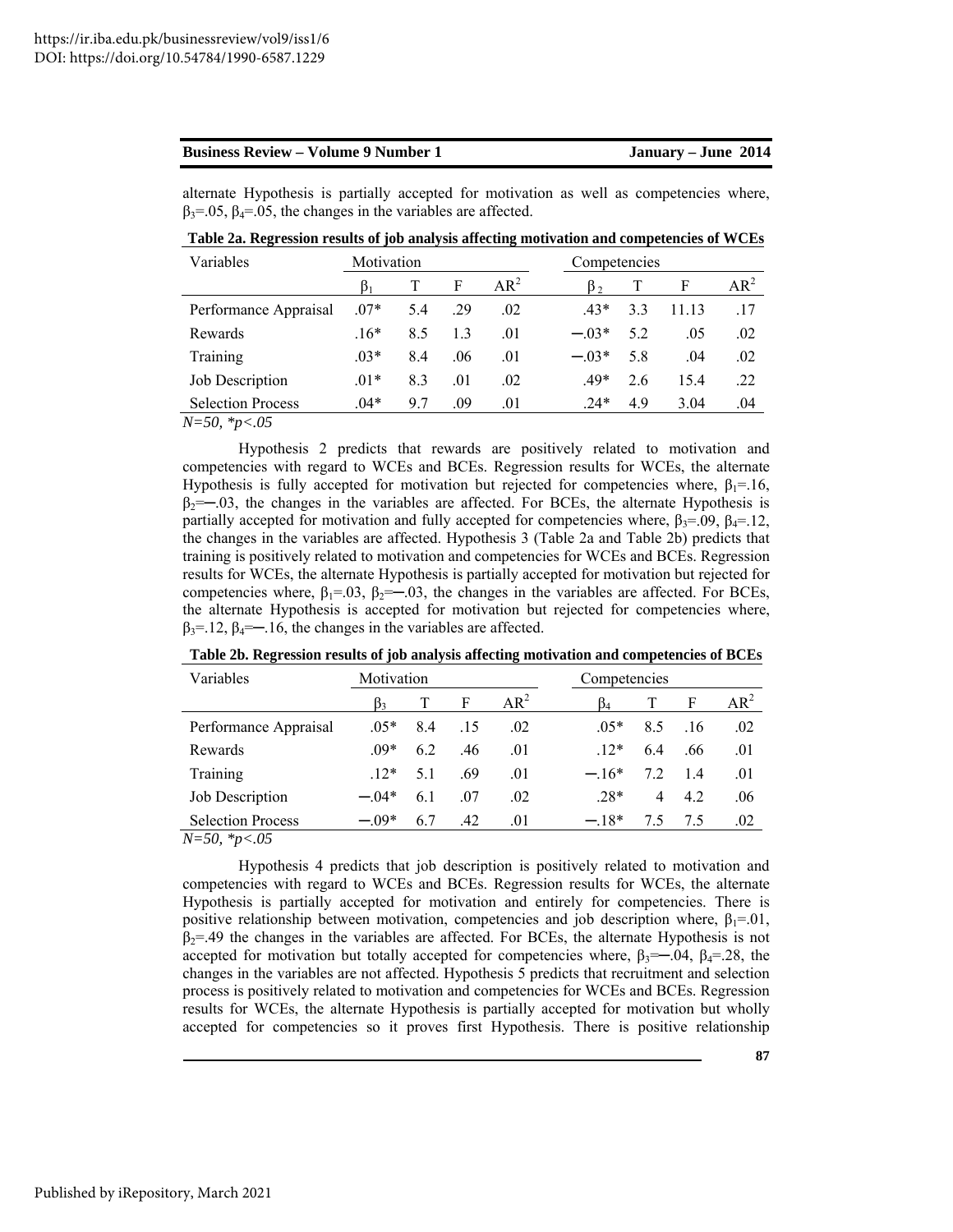| <b>Business Review – Volume 9 Number 1</b> | January – June 2014 |
|--------------------------------------------|---------------------|
|--------------------------------------------|---------------------|

between motivation and selection process where,  $\beta_1 = .04$ ,  $\beta_2 = .24$ . For BCEs, the alternate hypothesis is not accepted for motivation and competencies where,  $\beta_1 = -0.09$ ,  $\beta_2 = -1.18$ , the

### **Discussion**

changes in the variables are not affected.

The study found significant correlations of performance appraisal and training with competencies with regard to white-collar and blue-collar employees respectively. It means an increased level competency is positively related with performance management. Besides, training is also related proportionately with competencies of employees in the studied firm. This was congruent with research outcome reported by Glazerman (2010). In fact, objective performance management can heighten competencies that might work as a source of selfmotivation. Job description is an organization's process of defining strategy, or direction, and making decisions on allocating its resources to pursue the strategy including its capital and employees from the job and the job responsibilities. The positive results in regard to the job description from both cohorts ( $\beta_2$ =.49\*;  $\beta_4$ =.28\*) provide notion to reshuffle existing job while undermining less important task. The study discloses ( $\beta_2$ =.24\*) that selection process is important to inculcate competencies for white collar employees. It is vital for firm to attract large talent pool at the outset of recruitment process. Rewards and promotion are inevitable to enhance employee's performance  $(\beta_1 = 16^*; \beta_4 = 12^*)$  and if employees perform well then that would be deemed as a source of competitive advantage for the firm in the long-run. The result indicates that training affects competencies with regard to blue-collar employees which lead towards the initiative taken by firm to create avenues for more training and development. Though motivation is an important criterion and recognized well by the employees of the firm. White collar employees could be more flexible to let the blue collar employees understand about the positive effect of the motivation. The study reports that the variables are interdependent and both cohorts acknowledge the positive perception of job analysis to capitalize knowledge, skills and abilities to sustain business in the studied firm. By and large, the study found significant perceptual differences in terms of performance appraisal and training with regards to white-collar and blue-collar employees. Other variables like rewards, selection process and job description have no relationship with motivation and competencies.

#### **Conclusion**

It is observed from the study that maximum influence on motivation and competencies are caused by performance appraisal, and training since both white collar and blue collar employees accorded it substantially. On the other hand, rewards, selection process and job description have less effect on competencies and motivation. Therefore, perception of job analysis irrespective of position is very crucial to pursue everyday's task and to carry out most important job frequently rather than casual tasks. It is recognized when objective performance appraisal is being practiced, rewards and training are involved rather than job description and motivation. White collar employees especially top management could equally render due attention to illustrate job description and refocus selection process because workers may not perceive the importance of job outright but in future it would contribute better performance. The study skims off more rooms to spare for research. It identifies perceptual differences and relationship of performance appraisal, reward, training, job description, and selection process with employee's motivation and competencies. More research may examine strategic integration of all these determinants to human resource management. Besides, other internal as well as external factors might trigger perception of job analysis with motivation and competencies of the employees which was beyond the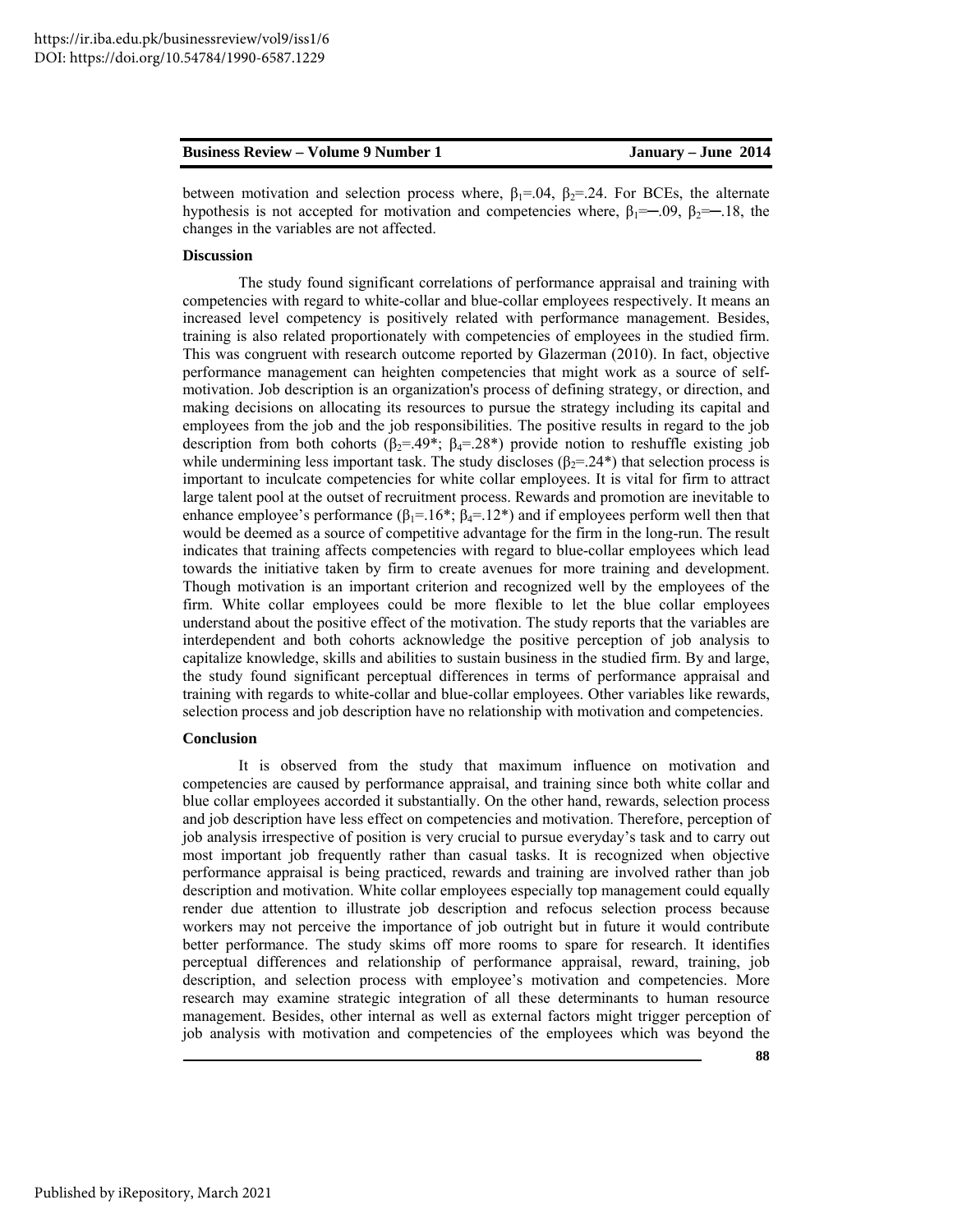present study. Though the study was confined to a single firm in manufacturing industry and the sample size was small  $(N=100)$ , to have comprehensive idea sample size could have been bigger. Future research may consider not only using multiple stakeholders to increase data reliability but also to undertake more firms both in manufacturing and service industry alike.

### **References**

Armstrong, M. (2002). *Employee Reward*, 3rd edition. London, CIPD

Arthur, W., Bennett, W., Edens, P. S., and Bell, S. T. (2003). Effectiveness of training in organizations: A meta-analysis of design and evaluation features. *Journal of Applied Psychology,* 88, 234–245.

Bach, S. (2005). *Managing Human Resources-Human Resources in Transition*, Oxford, Blackwell.

Barney, J. (1995). 'Looking inside for competitive advantage'. *Academy of Management Executive,* 9(4), 49–81.

Bitter, M. E., and Gardner, W. L. (1995). A mid-range of the leader/member attribution process in professional service organizations: The role of the organizational environment and impression management. In M.J. Martinko (Ed.), *Attribution theory: An organizational perspective.* Delray Beach, FL: St. Lucie Press.

Burns, N., and Groves, S. (2001). The practice of nursing research, conduct, critique & utilization (4th ed). Toronto, Ontario: W. B. Saunders Company.

Cardy, R. L., and Dobbins, G. H. (1994). *Performance Appraisal: Alterative Perspectives, First e*dition. South-Western.

Cascio, W .F. (1996). The changing world of work: Competencies for the future. In Human Capital: An innovative whole-person approach to competency assessment. Washington, DC: U.S. Office of Personnel Management, Personnel Resources and Development Center.

Cascio, W. F., and Aguinis, H. (2005). *Applied psychology in human resource management*   $(6<sup>th</sup>$  ed.). Upper Saddle River, NJ: Pearson Prentice Hall.

Cook, J. and Crossman, A. (2004). 'Satisfaction with performance appraisal systems'. *Journal of Managerial Psychology,* 19(5), 526–541.

Dowling, P., Welch, D., and Schuler, R. (1999). *International dimensions of human resources*. Cincinnati, OH: South Western College Publishing.

Drucker, P.F. (1994). *Managing in Turbulent Times*, Oxford: Butterworth-Heinemann.

Drucker, P. (1999). *Management challenges for the 21st century*. New York: Harper Collins. Dubinsky, A. J., Skinner, S. J., and Whittler, T. E. (1989). Evaluating sales personnel: An attribution theory perspective. *Journal of Personal Selling and Sales Management, 9*(2): 9–21.

Erdogan, B. (2002). 'Antecedents and consequences of justice perceptions in performance appraisals'. *Human Resource Management Review,* 12(4), 555–578.

Glazerman, S. (2010). Evaluating Teachers: In S. Loeb, D. Goldhabe, D. Staiger, S. Raudenbush, & G. Whitehurst, *Education Policy* (pp. 1-12). Washington: The Brookings Institution.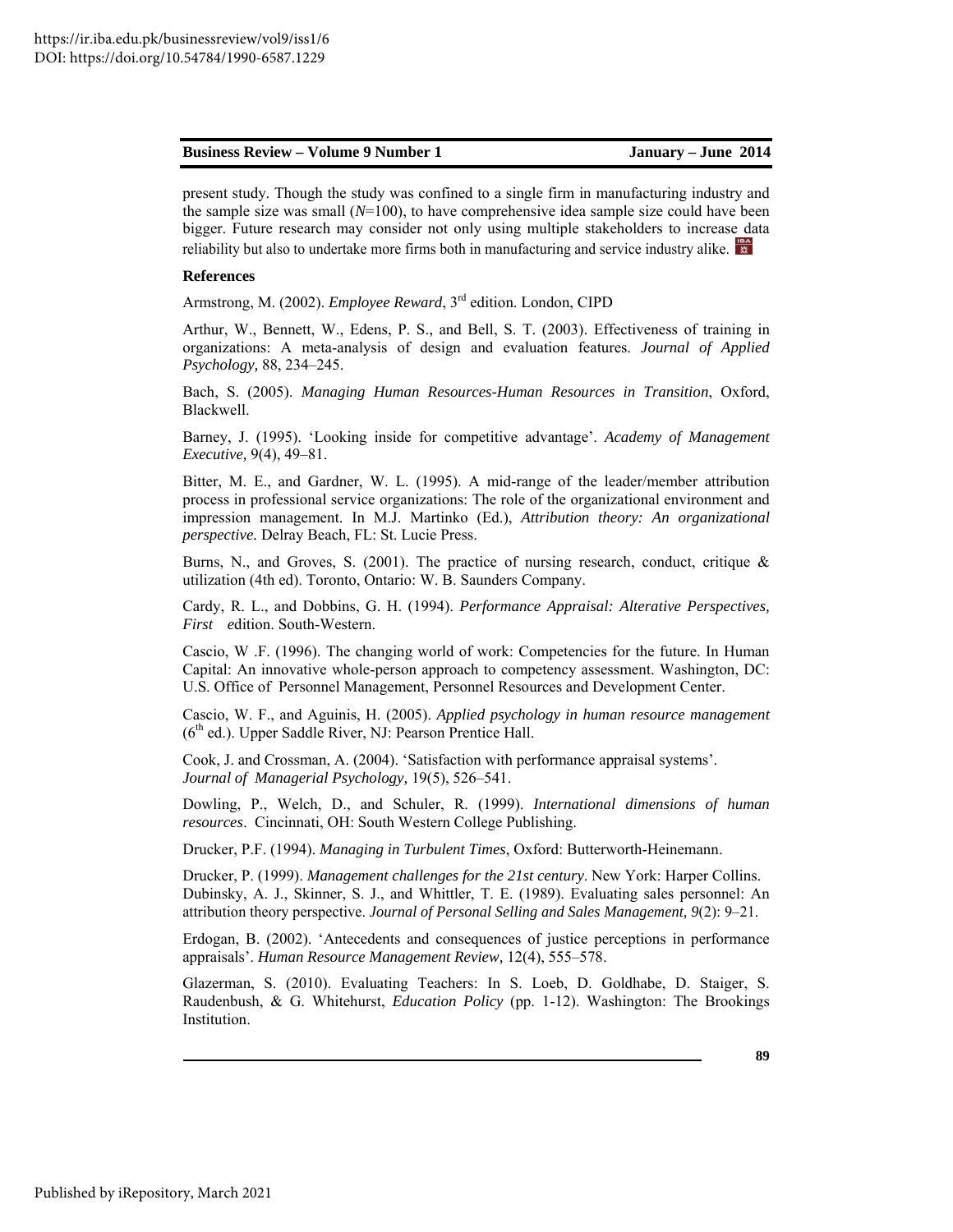Guthrie, J. (2007). Remuneration pays effects and work, in P. Boxall, J. Purcell and P. Wright (eds) *The Oxford Handbook of Human Resource Management*. Oxford, Oxford University Press

Hacker, C. (1997). The cost of poor hiring decisions and how to avoid them, HR Focus, 74(10), 13-14.

Harvey, R. J. (1991). *Job analysis.* In M. D. Dunnette & L. Hough (Eds.), *Handbook of Industrial and Organizational Psychology* (2nd ed.). Palo Alto, CA: Consulting Psychologists Press.

Howard, A. (1996). The changing nature of work: Implications for assessment centers. The 24th International Congress on the Assessment Center Method, Washington, DC.

Ilgen, D. R., and Feldman, J. M. (1983). Performance appraisal: A process focus. *Research in Organizational Behavior, 5*(2), 141–197.

Jackson, S. and Schuler, R. S. (2003). *Managing Human Resources through Strategic Partnership* (8th edn). Canada: Thompson.

Katsanis, L. P., Laurin, J. P., and Pitta, D. A. (1996). How Should Product Managers be Evaluated in Emerging Product Management Systems? *Journal of Product and Brand Management*, 5(6), 3-20.

Landy, F. J., Shankster-Cawley, L. and Moran, S. K. (1995). Advancing personal selection and placement methods. In A. Howard (ed.), *The Changing Nature of Work.* San Francisco, CA, Jossey-Bass.

Lawler, E. (1994). From job-based to competency based organizations. *Journal of Organizational Behavior*, 15(1), 3–16.

Lawler, E. (2000). Rewarding Excellence: Pay strategies for the new economy. New York, Jossey-Bass

Lewis, P. (2006). Reward Management, in T. Redman and A. Wilkinson (eds) *Contemporary Human Resource Management,* 2nd edition. London, Financial Times/Pearson.

McNamara, C. (2000). Employee Job Descriptions. Jossey-Bass Inc. San Francisco.

Marchington, M. and Wilkinson, A. (2008). Human Resource Management at work: People management and development. London, CIPD

Moravec, M. (1996). 'Bringing performance management out of the Stone Age'. *Management Review,* 85(2), 38–42.

Mullen, B. (2005). Co-mentoring: critical reflection in practice. *AARE 2005 International Education Research Conference*. Melbourne: Australian Association for Research in Education.

Phillips, J. M., and Gully, S. M. (2009). *Strategic Staffing*, London. Pearson Education International.

Rich, A. (2000). Employees as investors/owners: Maximizing human capital net worth. Case study/panel discussion presented at Managing and Measuring Human Capital: Best Practices for Hiring, Developing and Preserving a Committed and Engaged Workforce, San Francisco.